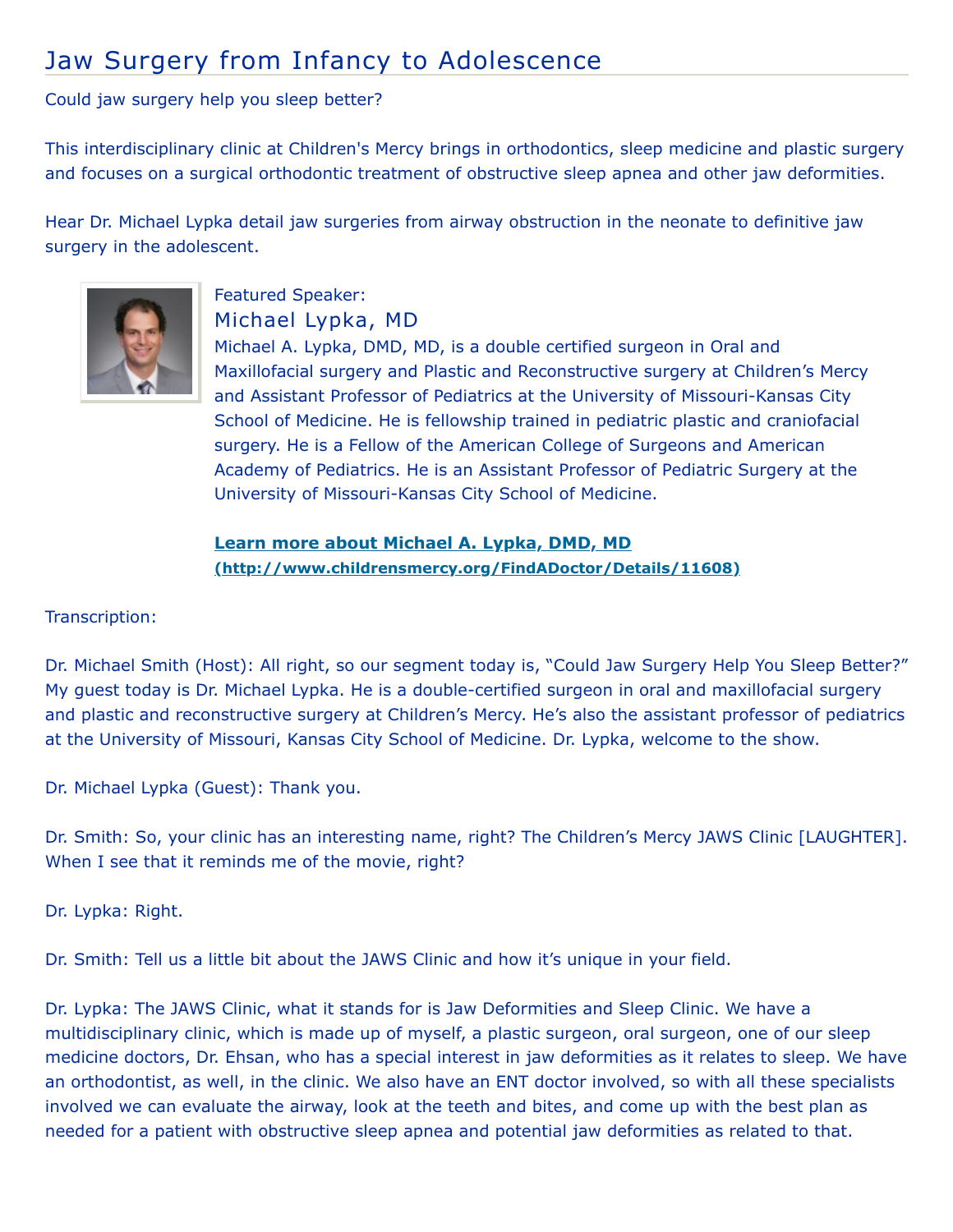Dr. Smith: Right, so it's really a clinic of convenience, right? You have everybody there, the patient and the family gets to see all the doctors at once. How do the families like this?

Dr. Lypka: Well, I think it's a big advantage. Normally, when I would see a patient before, and we'd have to refer them to sleep medicine to get a sleep study to determine, well, do they have an obstruction? How severe is it? Then we have to get ENT involved to do an airway evaluation, so sometimes it's multiple appointments, and the sleep study can be delayed many months. Now, with one clinic, with all the specialists there, we can come up with a plan and really treat people more efficiently.

Dr. Smith: So Dr. Lypka, the title of this segment is, "Could Jaw Surgery Help You Sleep Better?" So, what's your answer?

Dr. Lypka: Well, it definitely can, and in the pediatric population that can start right from the neonate in infancy all the way up into teenage years into adulthood. I think most people are familiar with obstructive sleep apnea in the adult population and a lot of people wear CPAP, and sometimes jaw surgery is a very definitive way of curing obstructive sleep apnea. When we start as an infant – some infants are born with a very small jaw, and it causes their tongue to fall back in their airway and cause a significant obstruction that can be really life-threatening. There's a whole spectrum from mild to severe, and in some cases by doing jaw surgery at a young age, by moving the lower jaw forward, we can move the tongue out of the way and really relieve obstruction in the neonate. That would be an example early on in life.

A more common reason for obstructive sleep apnea would be enlarged tonsils, which the ENT doctor can address by removing tonsils or adenoids. And then going on into the later years, we see a lot of patients with cleft lip and palate. When you've had multiple surgeries on the lip, and the palate that can cause a lot of growth restriction with the upper jaw and patients can end up with a significant under bite. Sometimes they also have obstructive sleep apnea problems. Some of our patients with craniosynostosis have an associated syndrome associated with that and results in a significant deficiency in their upper jaw. These are all problems that can be really addressed with jaw surgery later on by moving the jaw – advancing the upper jaw or advancing the lower jaw in the deficient state to really improve the airway, but also to improve the bite at the same time.

Dr. Smith: So what helps you to make that decision of whether a patient needs surgery or not?

Dr. Lypka: Well, I think it's, again, a multidisciplinary approach, so the patient will often get a sleep study and determine how severe is their obstruction? If this is a fairly mild – a mild case often won't require any surgical intervention or any intervention at all, to the more severe cases. And it depends on how the patient presents. If they clearly have a severe deficiency of their lower jaw, for instance, causing a base of tongue obstruction, that would be an ideal patient where you can move their jaw forward and improve their airway. There's other treatments, however, sometimes CPAP or Continuous Positive Airway Pressure is a medical therapy that's very effective for sleep apnea, and that may be appropriate in certain cases. Unfortunately, a lot of children are not able to wear CPAP masks. We really want to have surgical interventions that can potentially resolve their obstruction definitively.

Dr. Smith: A lot of general practitioners and general pediatricians listen to the show. What's your best advice to them, if they have a patient with a potential obstruction, is that a patient they should send